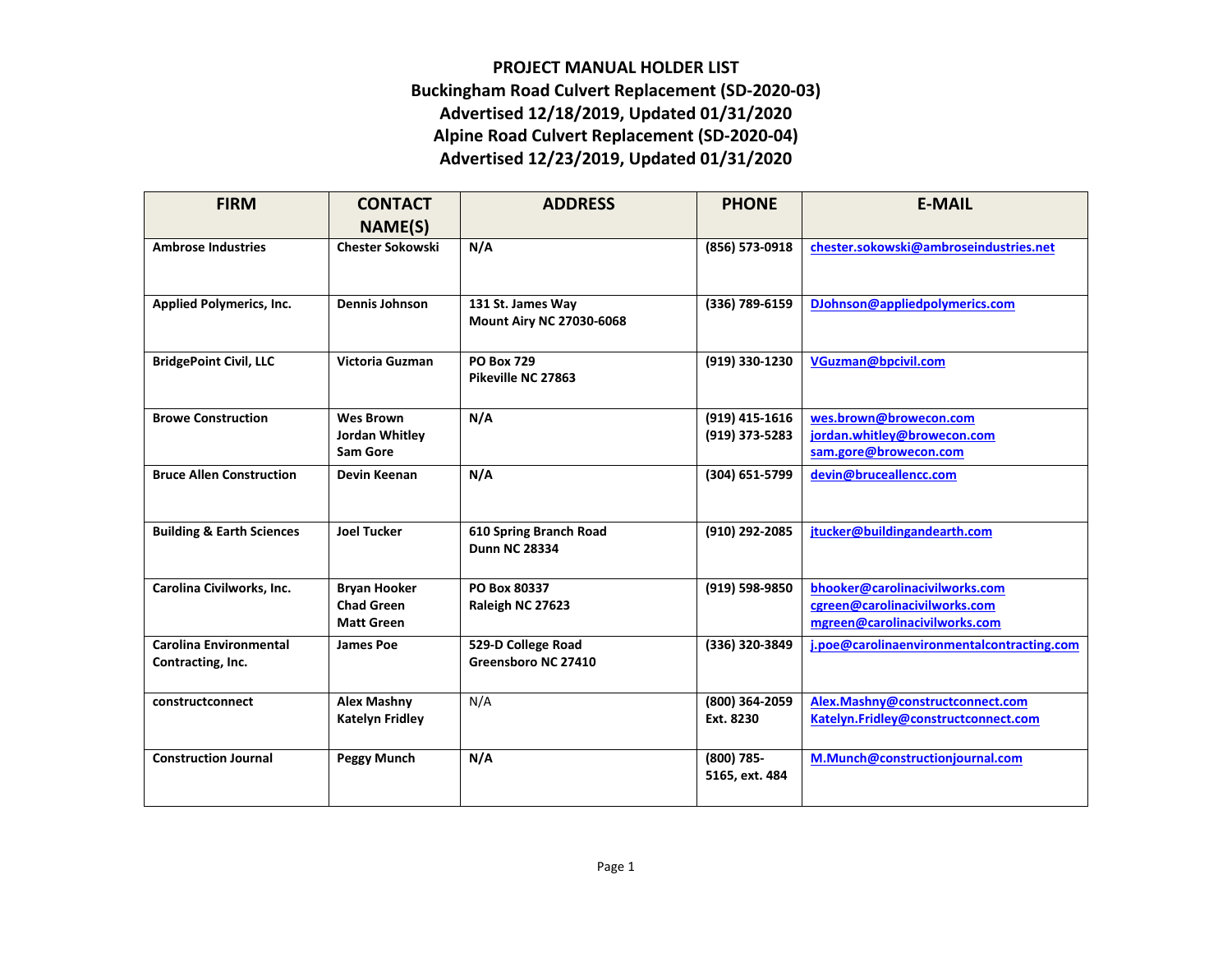## **PROJECT MANUAL HOLDER LIST Buckingham Road Culvert Replacement (SD-2020-03) Advertised 12/18/2019, Updated 01/31/2020 Alpine Road Culvert Replacement (SD-2020-04) Advertised 12/23/2019, Updated 01/31/2020**

| Dane Construction, Inc.                                     | <b>Peter Weber</b>                                                                         | 280 Mooresville Boulevard<br><b>Mooresville NC 28115</b>           | (704) 664-5042                   | Pete@daneconstruction.com                                                                                                                          |
|-------------------------------------------------------------|--------------------------------------------------------------------------------------------|--------------------------------------------------------------------|----------------------------------|----------------------------------------------------------------------------------------------------------------------------------------------------|
| Dodge Data & Analytics                                      | Rami Gallego<br><b>Ravina Crisnel</b>                                                      | <b>Hamilon NJ</b>                                                  | (609) 337-2709                   | Rami.Gallego@construction.com<br>Crisnel.Ravina@construction.com                                                                                   |
| <b>Fred Smith Company</b>                                   | <b>Steve Allison</b><br><b>Mike Sedlock</b><br><b>Daniel McElwey</b><br><b>Carl Collie</b> | 701 Corporate Center Drive<br><b>Suite 101</b><br>Raleigh NC 27607 | (919) 582-3620                   | steve.allison@fredsmithcompany.net<br>mike.sedlock@fredsmithcompany.net<br>daniel.mcelwey@fredsmithcompany.net<br>carl.collie@fredsmithcompany.net |
| Hannah Utilities, Inc.                                      | John Henner                                                                                | 2420 Kiss Road<br>Durham NC 27704-4600                             | (919) 317-8777                   | jihenner@aol.com                                                                                                                                   |
| Hine Sitework, Inc.                                         | <b>Elayne Kincaid</b><br><b>Matt Wiggins</b><br><b>Dylan Hodges</b>                        | PO Box 1275<br>Goldsboro NC 27533                                  | (919) 736-8990                   | elayne@hinesitework.com<br>matt@hinesitework.com                                                                                                   |
| <b>Lanier Construction</b>                                  | <b>BJ</b> Lanier<br><b>Garrius Jones</b>                                                   | N/A                                                                | (252) 286-6739                   | bj@lanierconstruction.com<br>garrius@lanierconstruction.com                                                                                        |
| Moffat Pipe, Inc.                                           | <b>Jacob King</b><br><b>Ben Clemm</b>                                                      | 701 Finger Lakes Drive<br>Wake Forest NC 27587                     | (919) 295-4330                   | jking@moffatpipe.com<br>bids@moffatpipe.com                                                                                                        |
| <b>Mountain Creek</b><br>Contractors, Inc.                  | <b>Andrew Wyatt</b><br><b>Phil Bracewell</b>                                               | <b>205 East Central Avenue</b><br>Catawba NC 28609-9520            | (828) 241-2047<br>(828) 612-0291 | awyatt@mtcreekinc.com<br>pbracewell@mtcreekinc.com                                                                                                 |
| <b>Narron Contracting</b>                                   | <b>Brain Narron</b><br><b>Tammy Wall</b>                                                   | N/A                                                                | (919) 803-8341                   | estimating@narroncontracting.com<br>tcwall@narroncontracting.com                                                                                   |
| Piedmont                                                    | <b>Rochelle Santiago</b>                                                                   | 6325 Falls of Neuse Road<br><b>Raleigh NC</b>                      | (919) 591-6537                   | rochellesantiago@productspecify.com                                                                                                                |
| <b>Southern Specialty Civil</b><br><b>Constructors, LLC</b> | Joe Schiavone                                                                              | N/A                                                                | (919) 201-2134                   | jschiavone@sscivil.com                                                                                                                             |